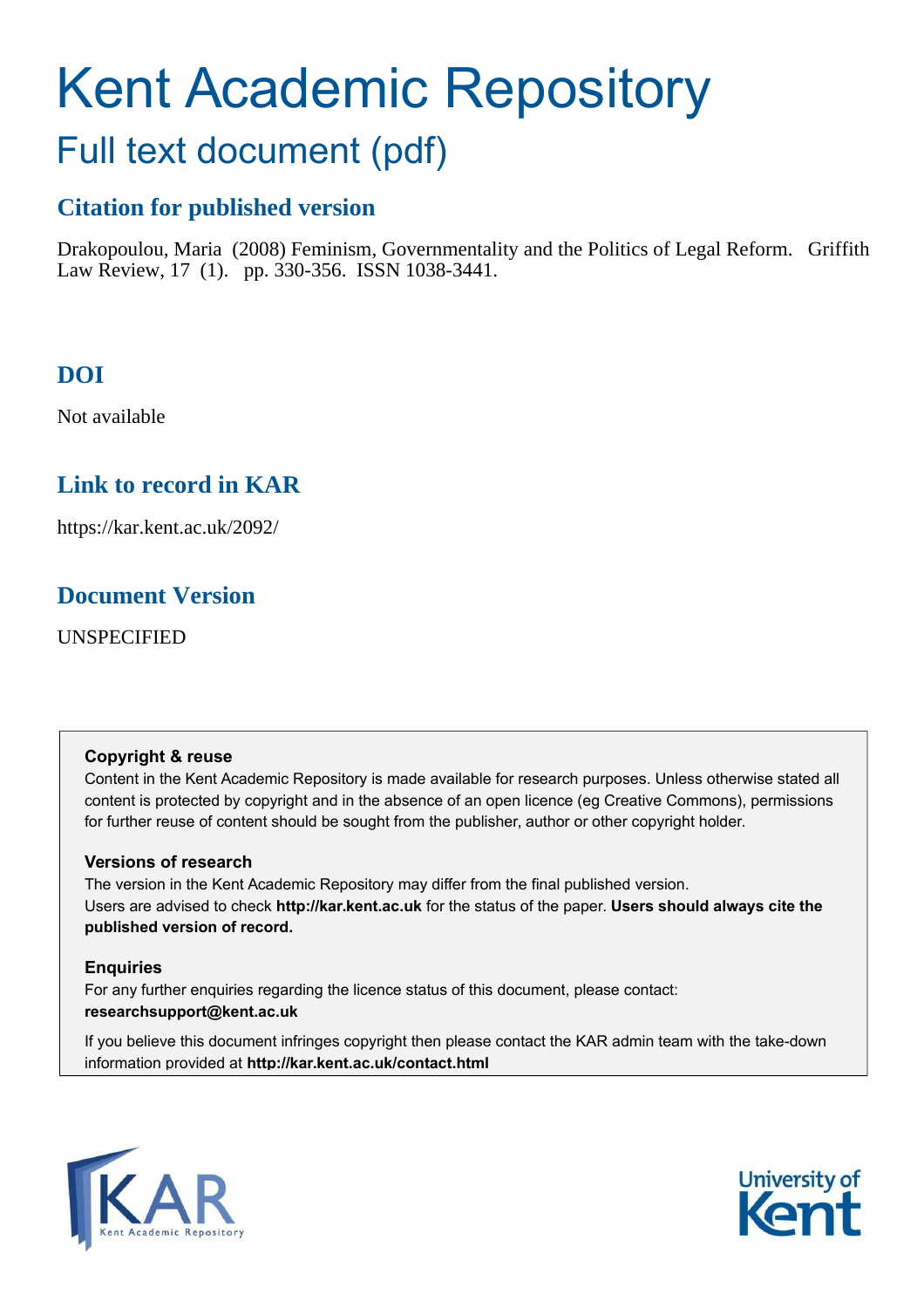## **Feminism, Governmentality and the Politics of Legal Reform Maria Drakopoulou**

Griffith Law Review 2008

 $\overline{a}$ 

#### **Not Published Version**

#### **I. Feminism, Law and Critique:**

"Think we must. Let us think in offices; in omnibuses; while we are standing in the crowds watching Coronations and Lord Mayor's Shows; let us think as we pass the Cenotaph; and in the Whitehall; in the gallery of the House of Commons; in the Law Courts; let us think in baptisms; and marriages and funerals. Let us never cease from thinking – what is this "civilization" in which we find ourselves? What are these ceremonies and why should we take part in them? What are these professions and why should we make money out of them? Where in short is it leading us, this procession of the sons of educated men?"

Virginia Woolf (1938/1963, p 60)

Modern feminist thought, fuelled by a yearning for change, commends itself as bearer of novel theoretical and political creativity. Possessed of a mind that persistently negates fundamental presuppositions, assumptions and axioms of traditional method and theory, and a voice, which challenges patriarchal structures of social and cultural institutions, feminism has long considered itself almost by definition critical.<sup>1</sup> Its broad thrust, consistently directed at identifying the phallocentric nature of the political, ontological and epistemological commitments of modern knowledge, strives to reveal the exclusion, erasure or marginalisation of women and the feminine from social discourse and practice. Its gaze constantly scrutinizes culture to unravel pretensions of truth, objectivity and universality, and expose the contradictions, inadequacies, and injustices it sustains. As such, it functions akin to a whistle-blower. Yet in pointing to what is missing, what is erroneous, unfair or untrue, feminist critique necessarily registers a lack, both in the domain in relation to which it is articulated, and in its own being. It not only appears as oppositional and reactive - as a negative rather than positive practice - but also as begging for something else; not merely content to inculpate, it seeks to right whatever it identifies as wrong. So even if purely negative engagement offers a level of theoretical insight, it will be seen to fail at the level of *praxis* if it does not address feminists' desire to bring real practical benefits to women.<sup>2</sup> To be true to itself, to its original purpose, aspirations and hopes, the initial fault-finding stage of feminist critique must therefore be followed by propositions for change. Usually taking the form of calls for the abandonment of specific cultural models in favour of other, more feminine-centred alternatives or for the reform of existing ones, these propositions transform dissentience into reconstructive practice. Indeed, if not forthcoming feminist critique could be regarded as dangerous because by

<sup>&</sup>lt;sup>1</sup> For a discussion of this critical nature see Braidotti (1991) pp 147-173. Also see Gross (1986), pp 190-204 and Gnew (1990), pp 23-25.

 $2$  This emphasis on change was pervasive in the feminism of the 1960's and 1970's but remains equally strong today. For example see Conaghan and Bottomley in critical legal studies collection, see Beasley (1999) pp 25- 35. See also the Gnew collection.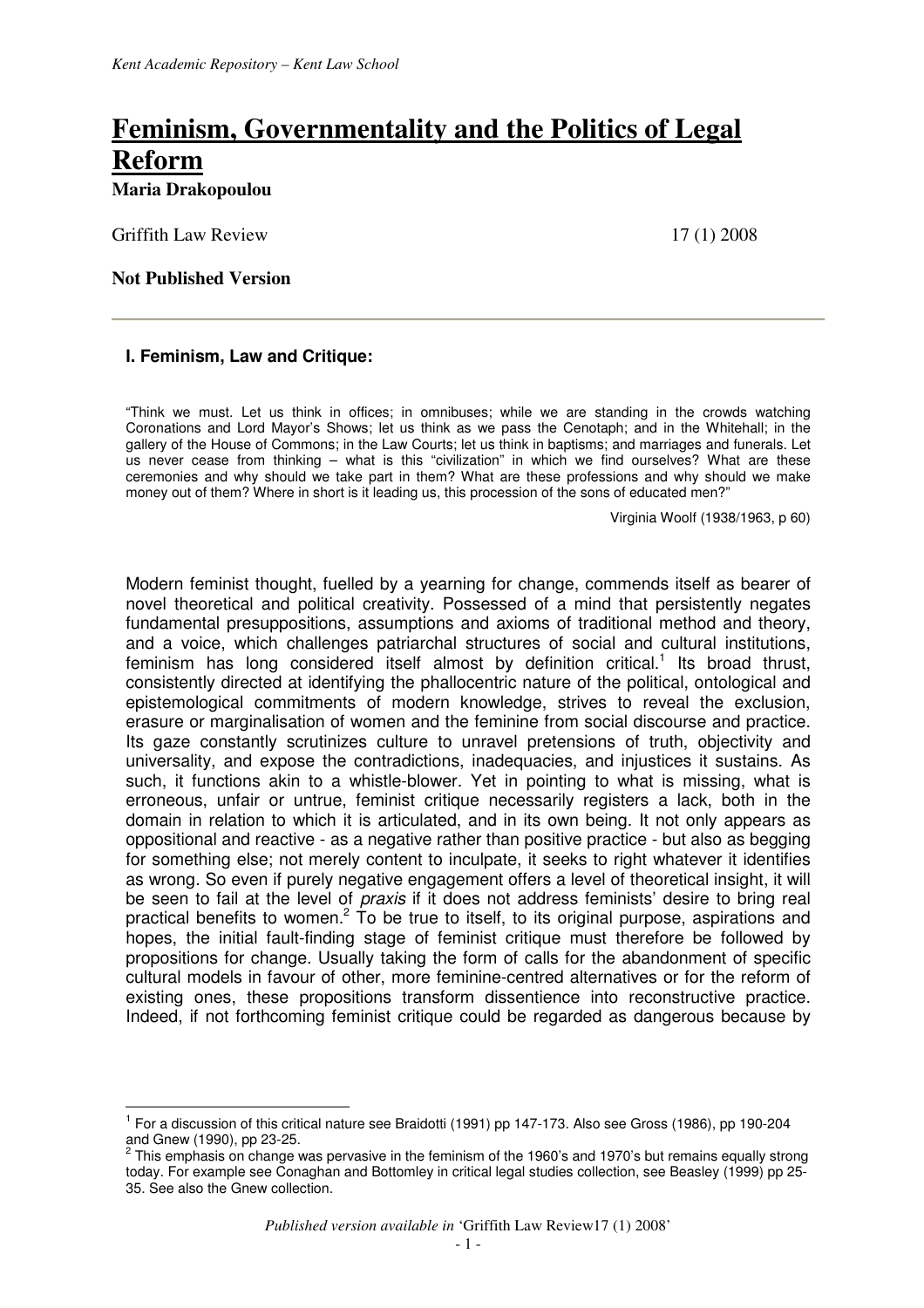failing to offer clear alternatives, or at least avenues for change, it can be accused of affirming its object as the only available option and thereby encourage political inactivity.<sup>3</sup>

Feminist legal scholarship exhibits a strong and decisive commitment to critique as both negative and reconstructive practice; a commitment evidenced in its employing the politics of legal reform as its fundamental means of engaging with law. For we feminist lawyers this quest furnishes a constant reminder that as well as being theoretical and abstract our critique is also bound to a transformative project formed of conscious political interventions aimed at effecting significant social change. Nearly two hundred years have seen women's thinking and writing about law and the possibilities for its reform mould their political visions, demands and hopes, whilst the campaigning for this reform has dominated feminist *praxis*. Of course much has changed with time, and although we can look back to the thoughts, sayings and deeds of our foremothers with considerable affection and admiration, we no longer agree unequivocally with their positions and expectations. The principle of equality does not hold the promise it once did, the notion of rights has become the object of sustained feminist critique, and our gaining the vote has, contrary to expectations, cured none of the ills of womanhood. What has remained constant however has been our commitment to a politics of legal change. Now as then we are primarily concerned with the effect law has upon the lives of women, and modern feminist legal scholarship, faithful to its past, continues to 'police' the domain of law and detect the multiple ways in which the legal norm oppresses, discriminates against or disempowers women.<sup>4</sup> And now as then mere identification of normative contradictions between law as it is and as feminists desire it to be, is not enough. Reconstructive propositions as to how the legal 'is' will become the feminist 'ought' are not simply demanded, they comprise the cornerstone of our critical project in law and sustain its ethical and political legitimacy.

Although the fecundity of the relationship between feminism and the politics of legal change has been routinely celebrated, over the last couple of decades its credibility has been repeatedly called into question. Feminists have, at the very least, become sceptical about the quality and value of the fruits of legal reform; many expressing considerable ambivalence born out of a sense of betrayal of their aspirations for law's 'promised land', and a recognition of law's inability, despite reform after reform, to deliver its long-cherished undertaking to fundamentally improve women's lives. Some even conclude attempts to achieve social change through law are delusory, deceptive, if not futile.<sup>5</sup> A discursive space has thereby opened up wherein the limitations or merits of a feminist politics of legal reform are reflected upon, particular defences and critiques debated, problems and their causes identified, and remedies and solutions proffered. One trend blames law's resistance to change on the very nature of the legal structure itself or, more usually, on the particular social, political or cultural contingencies surrounding the specific reform. Grounded in a political pragmatism its adherents offer explanations articulated as realistic estimations as to what could have been achieved, concluding that the results, if not ideal, probably represent the optimum outcome given the specific circumstances.<sup>6</sup> However, the view that generates greatest mistrust in the value of legal reform concerns the nature of the legal norms being proposed, namely the generalisations within which they are framed. In boasting to benefit all women these norms evoke a universality of women's experience

 $\overline{a}$  $^3$  See for example Gross 1986 pp 195-6. For a discussion of this point see Brown and Halley (2002), p 25. See also the discussion in Gnew of feminism as critique and as construct and Stimpson's classification of feminist critique as deconstructive, reconstructive and constructive). For a discussion of the characterization of negative critique as an abandonment of politics see Conaghan.<br><sup>4</sup> Smert has leested the erigins of forminist jurianrudence in eritig

Smart has located the origins of feminist jurisprudence in critiques of law to be found in the writings of 19<sup>th</sup>

century women (Smart 1989).<br><sup>5</sup> This observation is also valid for the big political questions on reform that were debated during the 1970s: Is reform revolutionary or not? Can we achieve liberation through legal reform? etc. See Hardring (19??); Thornton (1986); Stubbs (1986); Smart (1989, 1992); Frohmann and Mertz (1994); Drakopoulou (2000); Hunter (2002).

 $6$  For example the debate over the lack of women judges etc or the patriarchal nature of law.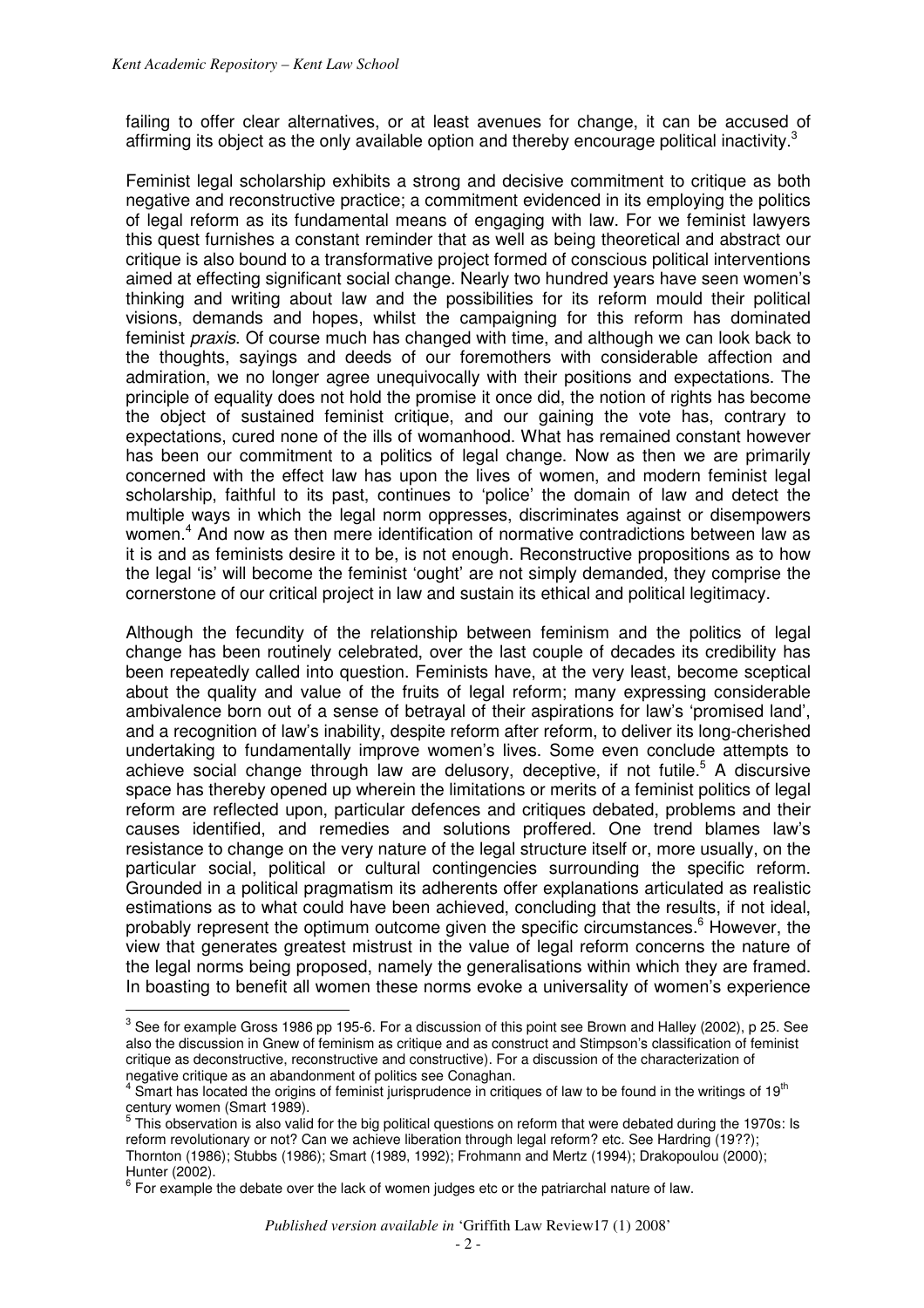that largely obliterates the diversity of their social realities; an analysis that reflects what I term 'the crisis of subjectivity', our awareness that use of an all-encompassing 'we' is premised upon an essentialist conceptualisation of Woman; She in whose name the specific reform is demanded, yet She who can no longer be irrefutably accepted to exist because She is so readily withered by difference, whether that of class, race, religion, sexual orientation or ethnicity.<sup>7</sup> Whatever the approach an individual interlocutor might favour, whether choosing to defend or mistrust reform, celebrate its positive results, or caution as to its problems, judgement is always reached through evaluation of end results – the reform's ability to improve or alter women's reality, even if only marginally increasing social benefits or preventing erosion of gains already won. It is here, at the receiving end of reform, at the intersection of social and legal realities, that measurement and comparison of 'desirable' and 'real' effects is made, where the normative efficacy of proposed or achieved reforms are evidenced and their success in embracing and accommodating difference whilst alleviating women's legal and social disadvantage, ascertained.

An appreciation of reform that depends on outcomes reveals a consensus as to what is meant and understood by a feminist politics of legal change. Evaluating impacts privileges an apprehension of reform as mere legal technique, suggesting an unquestionable transparency bearing no marks of history, politics or theory. Whilst law itself changes, the existence of the practice of reform, inexorably interwoven within the very nature of law itself, somehow natural to it, remains immune, both to the passage of time and to changes in the nature of thought. Performed by King, parliament or legislator, whether benevolent or not, by the collective, whether righteous or not, or by the class, whether revolutionary or not, its purpose is to alter, abolish, or introduce legal norms in the service of a specific social purpose. So whether in ancient Greece and Rome, medieval and early modern Europe, or in the present day, whatever the historical, political, social or cultural contingencies, reform is seen as a neutral 'tool', one ever ready to be put to work in the interests of whosoever decides to wield it. Any politics of legal change is capable of victory or defeat, and feminists, representing one social group amongst many, appropriate this technique to benefit women. What therefore matters in feminist analysis is not the actual phenomenon of a politics of legal change; neither its history and nature, nor the function of and necessary conditions for its existence. Apportioning praise or blame, or proposing cures for the 'pathology' of the process shifts the emphasis to external factors; those factors which create the conditions in which such politics can triumph. When problems with a particular reform are rationalised by pragmatic appraisal of its context what provides the gravity tipping the balance towards success is the strategic strength of the particular campaign, whether cunning employment of appropriate tactical moves or wise exercise of compromises that accommodate or avoid social, political and legal obstacles. Similarly, when a proposed legal norm is unable to withstand accusations of non-inclusiveness, the arguments engage not with the nature of the practice itself, but with the configuration of the female subject seeking the particular reform. It is She who colours the seemingly neutral technology to propose a legal norm which attempts to embrace the multiplicity of female experience and She who, in so doing, either transcends the limitations of the noninclusive 'we' to skilfully manipulate legal change down the road to 'success', or, in continuing to insensitively press Her essentialist claims, causes it to fail.

It is my contention that a critical exploration of the feminist politics of legal change need not follow this seemingly inevitable path. Its engagement does not have to be grounded in their transformative capacity and their success measured through 'calculating' gains made by women at the receiving end. Nor should it become embroiled in rebuttals or defences of these politics, to be left wrestling with their failings or offering cures. By targeting the very presence of the phenomenon of a feminist politics of legal change, it can explore its rise,

 $\overline{a}$  $7$  Drakopoulou (2000).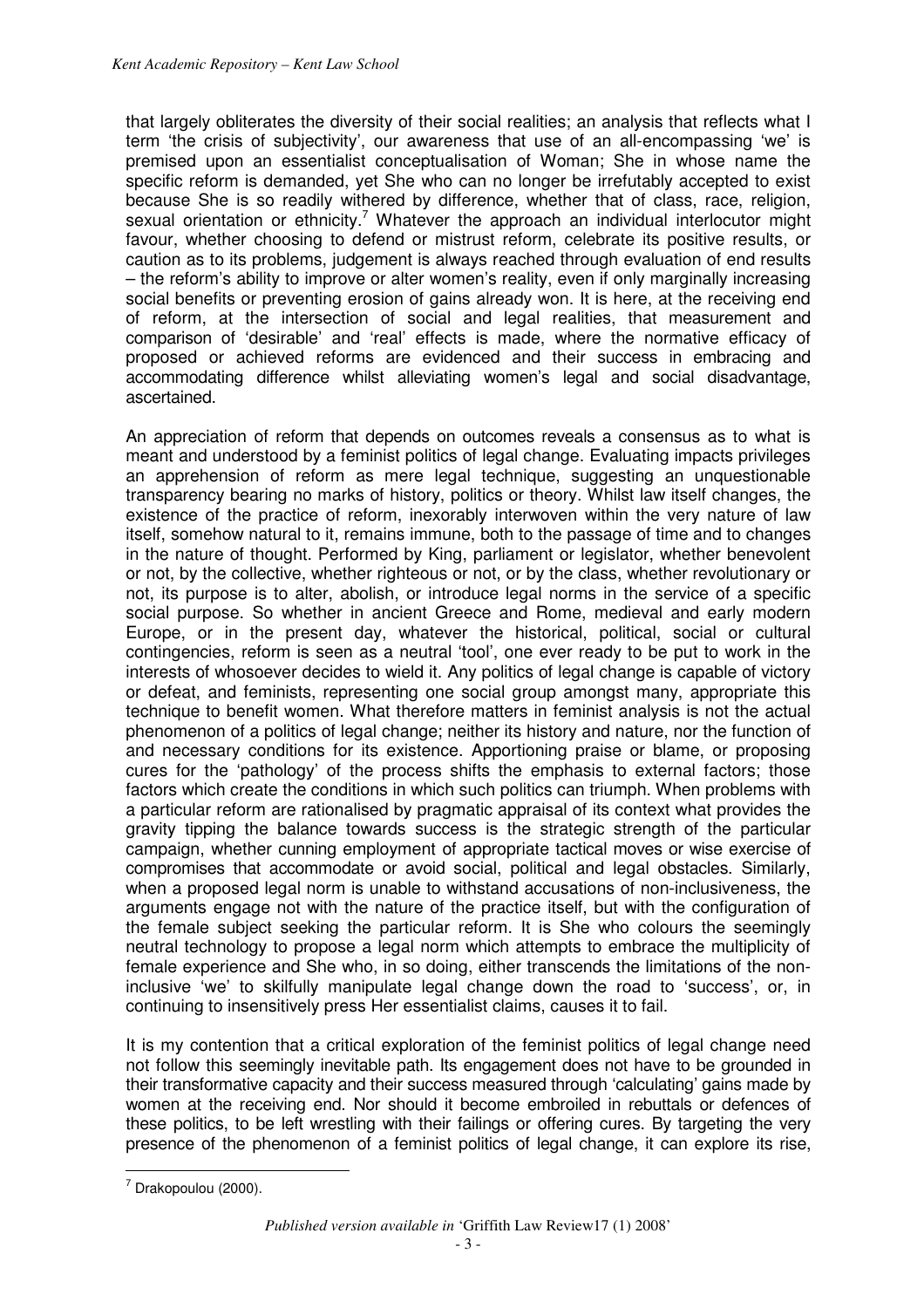nature and the configuration of its being. In so doing however, the intention is not to devalue the feminist debate on legal reform, rather to cloud the transparency surrounding its apprehension by suggesting its practise is not as neutral as it has hitherto been accepted to be. To this end I have divided the text into three parts. The first, in locating the historical emergence of the feminist politics of legal change in Victorian times, asks why these politics dominated in the nineteenth century and not previously. Here I examine the conditions which made possible the emergence of Woman as the feminist subject whose knowledge claims formed and informed each specific attempt to change law. Like many modern feminist legal scholars, I address questions of female subjectivity; unlike them I avoid contextual and experiential explanations.<sup>8</sup> Instead, acknowledging the epistemological positing of the Woman as the *sine qua non* condition for the existence of a feminist politics of legal change, I investigate the wider epistemological context and argue that it was this which not only made Victorian feminist calls for the reform of law possible and fashioned the specific form they took, but also indelibly marked its future. The second section takes a closer look at Victorian women's campaigns for civil rights and the vote, though resisting the temptation to recount and evaluate these in terms of the legal norms proposed, the strategies and tactics employed, alliances formed, the embracive nature of the 'we' they articulated, or their success or failure.<sup>9</sup> Focussing on the inner logic and organisation of the discourse these campaigns initiated, I pay attention not to who or what is excluded, but rather who or what is included. More specifically I ask what sort of knowledge claims concerning the relationship of women and law they articulated, what sort of representations of female subjectivity they construed and promoted, and how both of these were rationalised and substantiated. Finally, by way of a conclusion, the last section considers any ramifications this historical analysis may hold for the current discourse on a feminist politics of legal change.

#### **II. Mapping the Victorian Feminist Discourse or Woman and her doubles<sup>10</sup>**

#### What is the reason for all this?

Do women ever ponder on this question? Why is it that hardly any of them can get on in life, notwithstanding their utmost zeal, their utmost economy, although the world around them grows wealthier day by day?

Mrs Wibaut (1890, p 4)

…the lady sold in marriage, the working woman and the prostitute. The bondage of these three types is different in kind, but the manner of entering bondage is the same in all three cases. All these women enter bondage by selling their bodies; selling them for man's pleasure or selling them for the profit of an employer, but always by selling that sacred thing, a woman's body.

Lily Gair Wilkinson (1914, p 11)

For the English the nineteenth century was an age of transition during which old opinions, feelings, customs and institutions crumbled away and new discoveries, inventions, advances in production, and specific technologies, such as the railway and steamboat, heralded an era that carried civilization triumphantly forward.<sup>11</sup> Women responded to this climate of quest and change with considerable zeal, allowing few issues concerning their

<sup>8&</sup>lt;br>8 See for example Mitchell and liberal individualism, Reason disciples, et al. where context is the historical explanation

<sup>9</sup> Some references of all and also speak of the class character of the demands

<sup>&</sup>lt;sup>10</sup> Foucault

<sup>&</sup>lt;sup>11</sup> Bulwer-Lytton (1833/2004) p 281. For similar views on the transitory nature of the age see also Carlyle (1829/1967) and Mill (1831/1986). For a discussion of the character of the age, especially the issue of transition and breaking with the past see Houghton (1957) pp 1-4.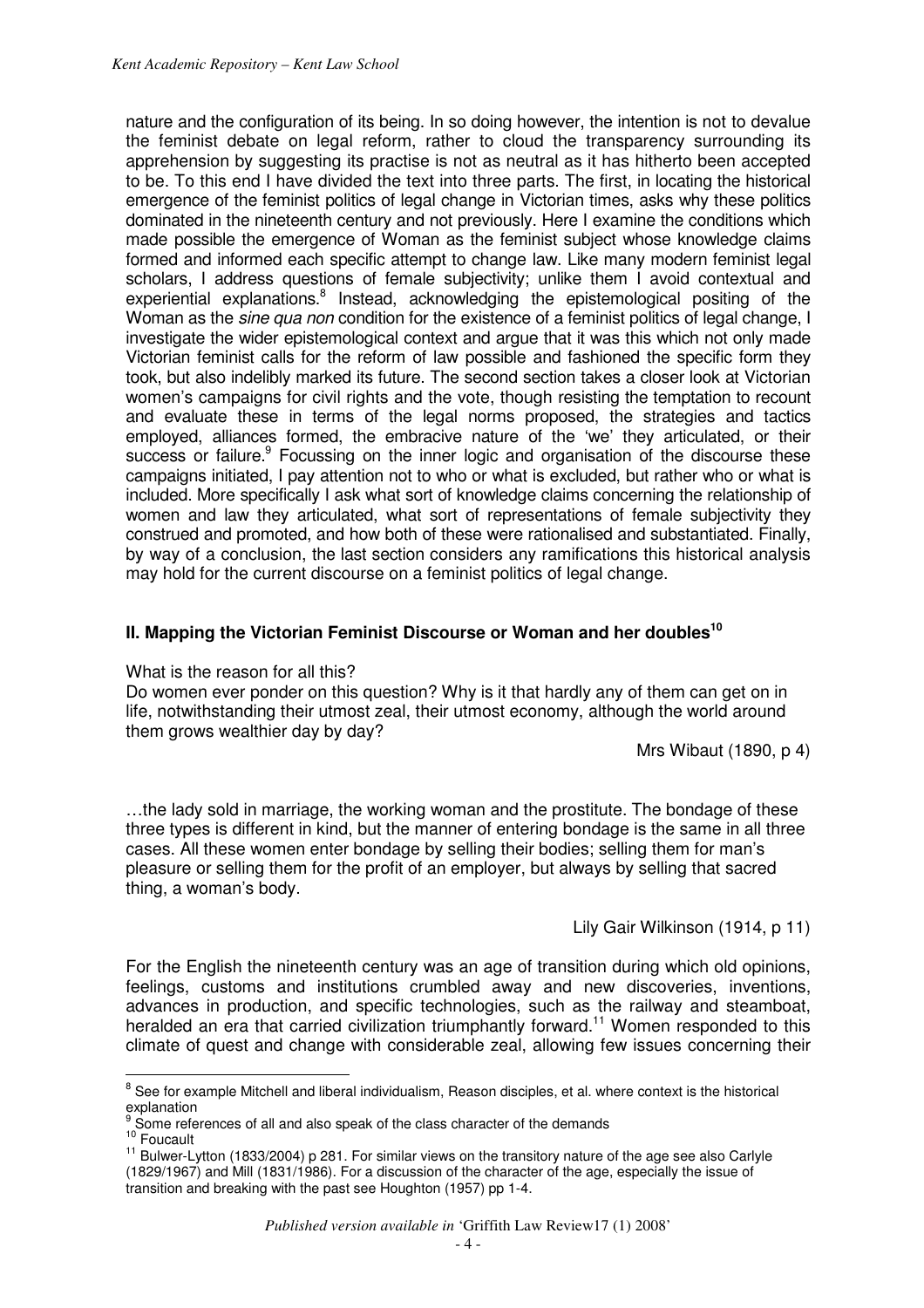lives, proper roles, and their social status to remain unexplored. The nature and conditions of their work; their access to the professions; sexuality and the body; their role in the family and the public sphere; law and its reform; female prisoners and delinquents; women's place in trade unions and quilds; all were subjected to their intense scrutiny.<sup>12</sup> Yet the sheer range of issues addressed was but one facet by which this feminist critique differed from that of previous centuries. Contrasting even more starkly with the past were its very nature and direction. Simple resistance to misogynistic discourses or the identification and protest of the ills of womanhood would suffice no more; for the feminist agenda acquired a novel dimension. At its heart now lay a call for action, a call for social and legal reforms to cause "a readjustment of man's and woman's fields of work…of their manner of life …in order to restore the equilibrium of society".<sup>13</sup>

This decisive development was made possible by a radical shift in the apprehension of the parameters of knowledge which occurred at the close of the eighteenth century and which was marked by a fundamental change in the relationship between the inquiring subject and its object of inquiry. Thought ceased to be identical to the mind's reception of ideas, the representations of the external world, and understanding reality ceased to be the outcome of their ordering, whether as task of reason or of the imagination's power to associate them according to degree of similarity, contiguity in space or time, or relationships of cause and effect.<sup> $14$ </sup> With the function of the senses remaining merely receptive, all varieties of perception and all unconnected data of experience came to acquire the structure of definite object purely as a consequence of original and 'spontaneous' acts of thinking, 'natural' acts of judgement determining whether something could be subsumed under the mind's categories of understanding. Ideas still remained the ultimate source of knowledge, but could now only make sense if the mind imposed its own inherent order upon them through the employment of its *a priori* categories of understanding alongside sensibility's *a priori* forms of intuition.<sup>15</sup> But if that which ultimately made knowledge possible was an accord between empirical reality and the cognitive structure of the self, it was the operation of reason that permitted knowledge claims to be articulated.<sup>16</sup> So henceforth it would be the exercise of reason that would allow judgements to be related to one another to produce coherent conceptual knowledge, and this in turn would enable inferences to be made and conclusions to be drawn that formed and informed the universal conditions of knowledge and human action; those precious principles, concepts and ideas reason claimed as its own irrefutable possessions.<sup>1</sup>

The order that reason imposed upon this synthesis of experience did not however necessarily always hold true.<sup>18</sup> By refusing to allow itself to be limited by the senses and with its autonomy permitting no extraneous influence to determine the manner by which its knowledge claims were deduced, reason might inadvertently engender principles tainted with contradictions, antinomies, fallacies or illusions.<sup>19</sup> Thereby shrouded in mist and

 $\overline{a}$  $12$  For the array of issues which concerned women in the 19<sup>th</sup> century see the anthologies by Holis (1987), Murray (1984) and Bauer and Ritt (1979).

<sup>13</sup> Butler (1869) p xv.

<sup>&</sup>lt;sup>14</sup> For a detailed discussion of the epistemological context of the 17<sup>th</sup> and 18<sup>th</sup> centuries see Yolton (1975, 1984). For its discussion in relation to feminism see Drakopoulou (2000, 2007).

<sup>15</sup> Although here, in order to exemplify this epistemological shift, I use Kantian philosophy as the example *par excellance* of this radical epistemological shift, British philosophers of common sense such as T Reid, J Beattie and D Stewart moved in the same epistemic plane as Kant. For a detailed analysis of these see Grave (1960). In Kant the form of intuition was time and space and the categories were quantity, quality, relation, and modality (Kant, A 21-3/B 36-8 and A 80/B 106). For the impact of Kantian thought on nineteenth century British philosophy see den Otter (1996) pp 19-36 and Copleston (1977) pp 146-164.  $^{16}$  Kant CPR A 68/B 93; A 132/B 170-1.

<sup>17</sup> Kant CPR A 302/B 359.

<sup>&</sup>lt;sup>18</sup> The function of reason is not constitutive of knowledge because reason is entirely separate from experience, but it is regulative, see Kant CPR A 306/B 362-3; A 509/B 537. This is actually one of the major points of contention and distinction between Kant and British 'common sense' philosophy.

<sup>&</sup>lt;sup>19</sup> The freedom of reason is also evident in Kant 1784/1991 and 1786/1991 – autonomy in A548/B576.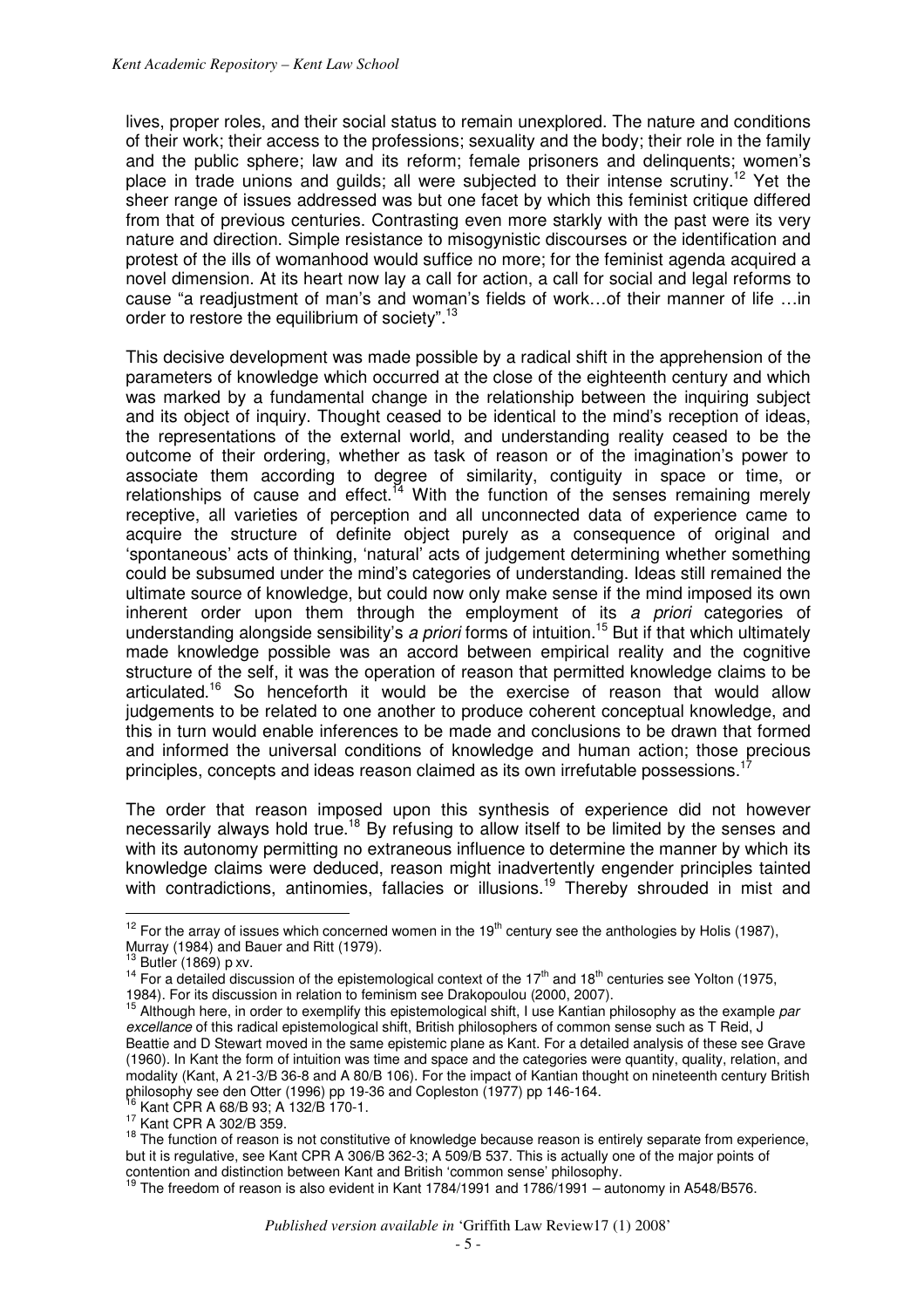tinged with peril its path would not invariably lead to enlightenment. But if so, how could these dangers be avoided? The answer could neither be sought in an unequivocal vindication of reason nor its abandonment through reference to some external authority securing alternative foundations for truth, since both these solutions undermined reason's authority. What was instead required was a level of scrutiny akin to that endured by an offender before a court of law wherein reason was at one and the same time both the accused and appointed judge. In short, a duty of self-critique was imposed, one manifested in a system of checks and balances, a set of negative rules and a canon of positive principles, which together served to discipline and determine reason's correct application and thereby allay any suspicions that reason's practise might be marked by extravagances or deceptions.<sup>20</sup> This strategy of thought, a method which, whether exercised in the mind's individual tribunal or in public and free, democratic debate, arose out of reason's critical and reflective strength, established the necessary conditions for rational thought and action by separating reliable from unreliable modes of reasoning.<sup>21</sup>

Positing the mind's judgement as the *locus* for the unity of representations, and endowing reason with self-reflexive capacities, not only stripped thought of its representational nature, it also moved both source and possibility of knowledge from object world to inquiring subject.<sup>22</sup> A novel form of subjectivity was thereby born wherein the self was both subject and object of inquiry; a sense of self that allowed the subject to be conscious of her ability to be and to think, whilst simultaneously being conscious of this consciousness. From now on subjectivity could no longer be apprehended as simply empirical, although true, in possessing consciousness of her being in space and time, and as bearer of specific perceptions and thoughts, of a personal identity, history and individuality distinguishing her from others, her self was indeed empirically given. Yet in claiming the power of reflection empirical subjectivity relied upon the presence of the transcendental because all experience stood in a relationship with both the experiencing self and her capacity for self-consciousness - the empirical subject was always accompanied by the 'I think', the immediate awareness of the self as a thinking being.<sup>23</sup> Indeed, absence of this 'I think' would mean something could be perceived which could not be thought; at least by the particular self who experienced this perception. So the subject of self-consciousness, the 'I think', necessarily accompanied all discourse of the empirical 'I am' and, in connecting her perceptions to thought, secured their unity and let her claim with certainty that: "These perceptions and this thought I have and this judgement I make all belong to me."<sup>24</sup> In addition, because the 'I think' was not attached to specific experiences it was apprehended as prior to all experience, thereby exceeded the limits of the concrete self, and, as such, remained the unchanging subject of all self-consciousness - the single and irreducible *a priori* condition founding the unity of the empiric subjectivity's being and thought.

This apprehension of subjectivity as both transcendental and empirical initiated a novel form of feminist inquiry, one which brought feminist thought to the threshold of modernity. No longer a mere observer who, in exercising reason, could draw inferences and arrive at

<sup>&</sup>lt;sup>20</sup> See Kant B xiii and A708/B736-A712/B740; A795/B823-A797/B825. Also, for an excellent discussion of Kant's tribunal for reason see Rose (1984) pp 11-24.

Kant CPR A 739/B 767 and What is Enlightenment

<sup>&</sup>lt;sup>22</sup> This is Kant's Copernican Revolution, that which he terms the subjective unity of consciousness (B 136-9) <sup>23</sup> Mv reference here to 'transcendental' is Kantian. It indicates a form of knowledge not of objects themselves but of the ways in which we are able to know them, in short, the conditions of possible experience. Thus uses the term 'transcendental' for all knowledge that is occupied, not so much with objects, as with the mode of our knowledge of objects in so far as this mode is possible to be *a priori* (CPR A 12). He also distinguished the transcendental from the empirical and it is aligned with the *a priori* in so far as the *a priori* involves a reference to the mode of knowledge See CPR A 56/B 86.<br><sup>24</sup> CPP P 101.0 TH

<sup>24</sup> CPR B 131-2. This is what Kant calls 'transcendental unity of apperception' where 'apperception', borrowed from Leibniz, refers to any experience of which the subject can say "it is mine". In Kant the concept is used to mean self-conscious experience.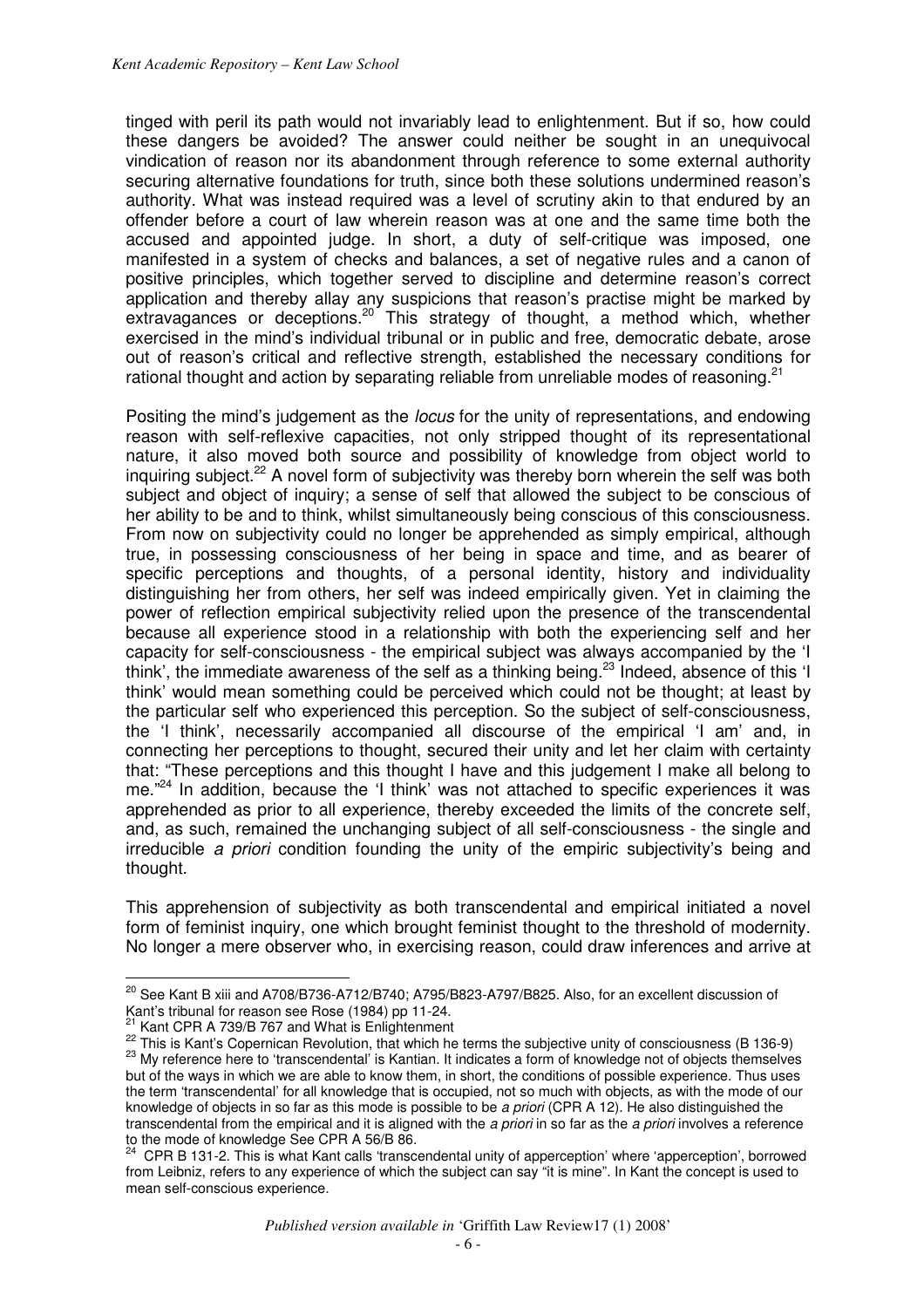conclusions about the causes and effects of women's reality, she could now abandon her sovereign position as enunciating I and posit her herself as the object of her thoughts.<sup>25</sup> The transcendental 'I think', in being conflated with the historical 'I' of the subject of discourse, allowed the subject to fold in upon itself and be reconfigured as the object of this discourse. In other words, the female and feminist subject could now articulate knowledge claims not only as an 'I' but as an 'I' who was self-conscious of her sex and of what it means to live in the world as a woman. As such she could legitimately raise questions and pose answers as to the what, how and why, both of a personal and female consciousness and self-consciousness, and of that which they shared.

The conflation of the transcendental with the empirical, in allowing repetition of the subject in the object, was responsible for the emergence of a novel configuration of female subjectivity; one which was clearly sexually demarcated. The Victorian subject of feminist discourse could therefore not only speak as an 'I' but also as a sexually demarcated 'I'; as an 'I' as a woman and hence as an 'I' who could lose herself in the female 'we'. So sex ceased to be a purely biological characteristic of the subject of knowledge and became for the first time constitutive of the knowledge claims she articulated. A discursive space was thereby opened within which answers were sought to that which the Victorian's called 'The Woman Question' and from within which authoritative statements about the truth of women's reality were proffered by women as women. Here, next to religious, 'scientific', moral and legal constructions of womanhood, a feminist one had seized its place.<sup>26</sup> Demanding participation in any dispute over the truth of women's social state of being, about her nature, form, and peculiar characteristics or the inferences made about the causal affiliations that governed it, this feminist discourse offered its own hierarchy of issues to be resolved and means of doing so, proclaiming an equal right to the truth about women and asserting its prerogative to critique any position it deemed 'hostile' to its own.<sup>27</sup>

In ascertaining that her discourse faithfully represented both her own reality and that of women generally, the Victorian feminist need not recourse to external axiomatic principles of truth nor assert all traces of 'personal colouring' had been effaced from her account. Since experiences were known through objective forms inherent in the human constitution and occasioned by types of sensibility and the categories of the understanding, her accounts were already endowed with objective validity. By locating the necessary principles of experiential synthesis in her discourse the thought of the times located the evidence of its objective nature in this self-same discourse. All that was required to validate knowledge was proof that feminist expositions fell within the sphere of possible female experience, both personal and collective. To do so however, the subject must evidence the manner in which she exercised her freedom of reason and in such a way as to repudiate any doubts as to whether her judgements resulted from its misuse. Her discourse had to therefore conform to preceding 'rules of truth', a system of ideas and principles, which, though designated independently of the specific object of investigation, would lead reason securely along its path of inquiry. And although the recognition of this need might in itself elude the subject's consciousness, the very configuration of her discourse would bare visible marks of its presence; for whether justifying the inclusion or exclusion of certain facts or beliefs, demonstrating the manner in which judgements were established and interrelated, or drawing conclusions and exploring their ramifications, the feminist discourse was permeated and structured by an obedience to the discipline and canon self-reflective reasoning demanded of itself. Consequently, the feminist author's representations rested not merely upon inferences derived from observations of women's materiality; they were also interwoven with expositions of her mode of ratiocination,

 $\frac{25}{10}$  On this point see Drakopoulou (2007).

<sup>26</sup> For a discussion of this Victorian discourses see Bland (1995) pp 48-90. The sciences of woman were already in place from the 19<sup>th</sup> century see Riley and Drakopoulou (2000).

See for example Cobbe (1869).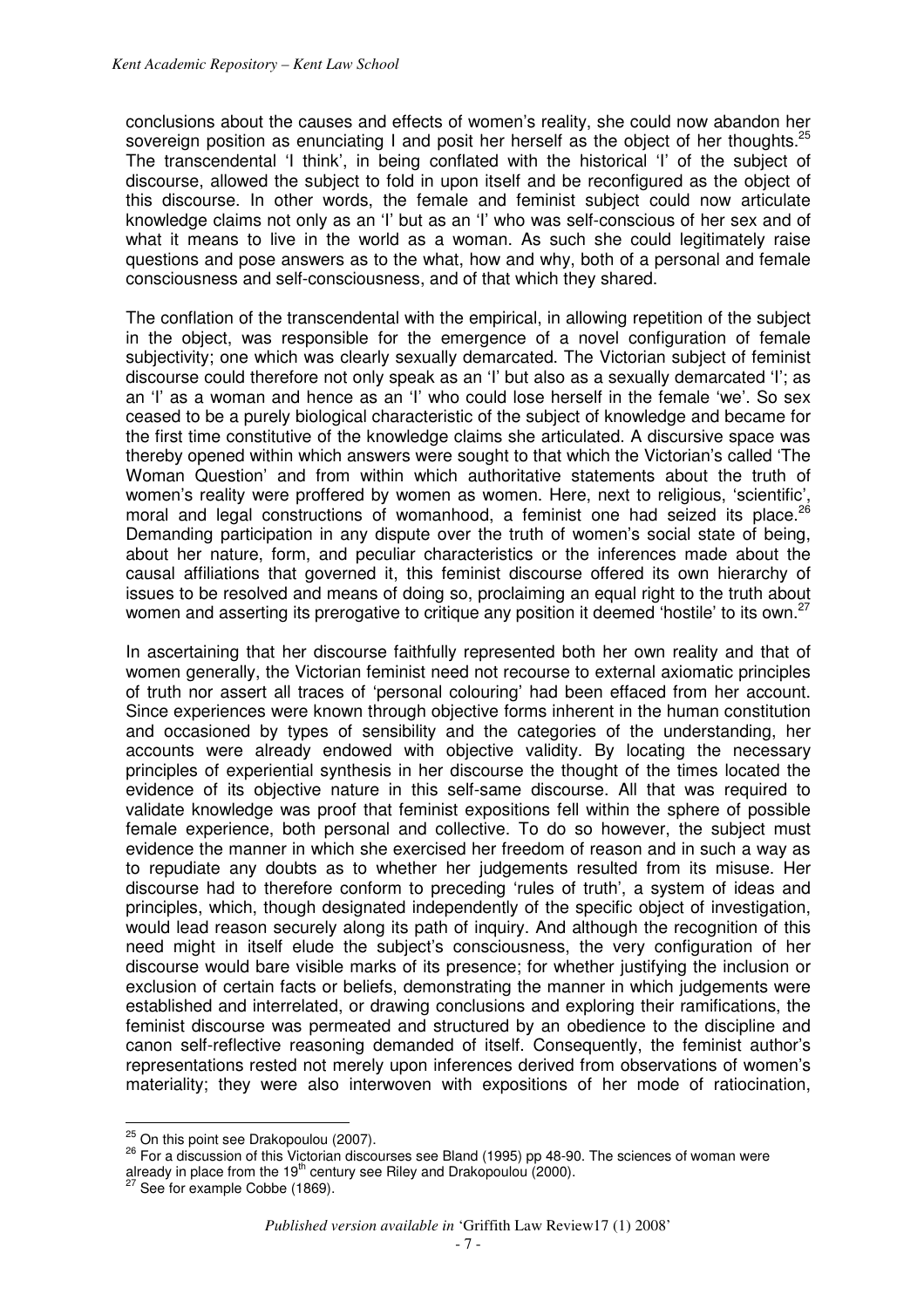demonstrations of the clarity and coherence of her conceptual understanding manifesting the rationale which led her to proclaim female experience as other than that portrayed. As such, these feminist representations were no more merely juxtapositional reactions to those propounded by men. They had become distinct analytical frameworks, each predicated upon definitive premises, each leading to particular ways of identification and examination of particular aspects of women's reality, and each framing specific solutions designed to alleviate the problems they identified. And despite their considerable variation, whether resting upon historical or economic analysis, empirical examinations of facts, universal principles of equality and rights, utilitarian arguments, or simple evocations of commonsense, these feminist modes of analysis all shared a unity anchored in the deeper space of knowledge, that level at which the positivities determining the inner law of discourse manifested themselves, namely that level which relied upon transcendental subjectivity.<sup>28</sup>

The Victorian feminist discourse thus emerges as irrevocably pervaded by reflections of subjectivity; for it must always account for the transcendental subject which, though not visible at the surface of the discourse, remains the single, fundamental condition for its possibility. As such it cannot submit itself solely to the canon of reason prescribed by the particular theoretical perspective it adopts, as other discourses were able to do. It had to engage with questions of female subjectivity, and its efforts to persuade as to the correct use of reason, necessarily be imbued with evidence of how the feminist author in her particularity could legitimately speak as both female 'I' and 'we'. In order to do so she had therefore to raise questions as to: what it meant to be a woman, both for the individual and society; how different forms of female experience could be identified; what sort of 'truths' had been ascribed to this biological division of humanity under specific historical and social conditions; and, what sort of authorities had been involved in these processes. Moreover, in so doing she had also to reflect upon her own personal experience so that those threads linking her to those women she posited as the objects of her discourse, the very possibility of an all embracing 'we', could be carefully unravelled. In accounting for her own 'acts of thinking' her interrogation of her sense of self and of that of other women set in motion an interplay of sameness and difference which embraced and configured the modes in which the knowing subject and the object of her discourse were related. This is not to suggest that an appreciation of similarities and differences between women had only appeared with nineteenth-century feminism.<sup>29</sup> Rather, that this appreciation was no longer predicated upon an understanding of sameness or difference resulting from a divinely ordained order, the 'facts' of nature, or accidents of birth. It was now derived from an analytic of sameness according to which difference was not excluded for falling outside the thought of the same, but in being re-inscribed as constitutive of identity, functioned to sustain it.<sup>30</sup>

An analytic of sameness and difference, one rooted in the duplication of the historical self as both subject and object of knowledge, therefore marked a sharp transformation of the feminist critical engagement. It not only precipitated the appearance of Woman as the generic embodiment of womanhood, as the She who claims the power to speak both as 'I' and 'we', and as the She modern feminists would acknowledge as the 'Woman of

 $^{28}$  This level is that which Foucault (1991, p xi) calls 'the archaeological level'. See also Foucault (1991) p 318-22. The emergence of distinct theories of knowledge and of epistemology precisely reflects this shift in the positivities of knowledge witnessed by 19<sup>th</sup> century. My use of the term 'epistemological' is an anachronism in so far as Kant himself never used it, see Cargill (????).

<sup>&</sup>lt;sup>29</sup> Already from the Middle Ages in feminist/women's writings there was reference to the differences between women, whether nobility, nuns, town women etc. (see Christine de Pizan, 1405/1982). Similarly in the 17<sup>th</sup> century feminist discourse there was a strong sense of the division between married and unmarried women (see Drakopoulou 2000), though perhaps most intense were the similarities or difference between men and women but I am not interested in this here.

 $30$  See Foucault (1991) pp 312-18.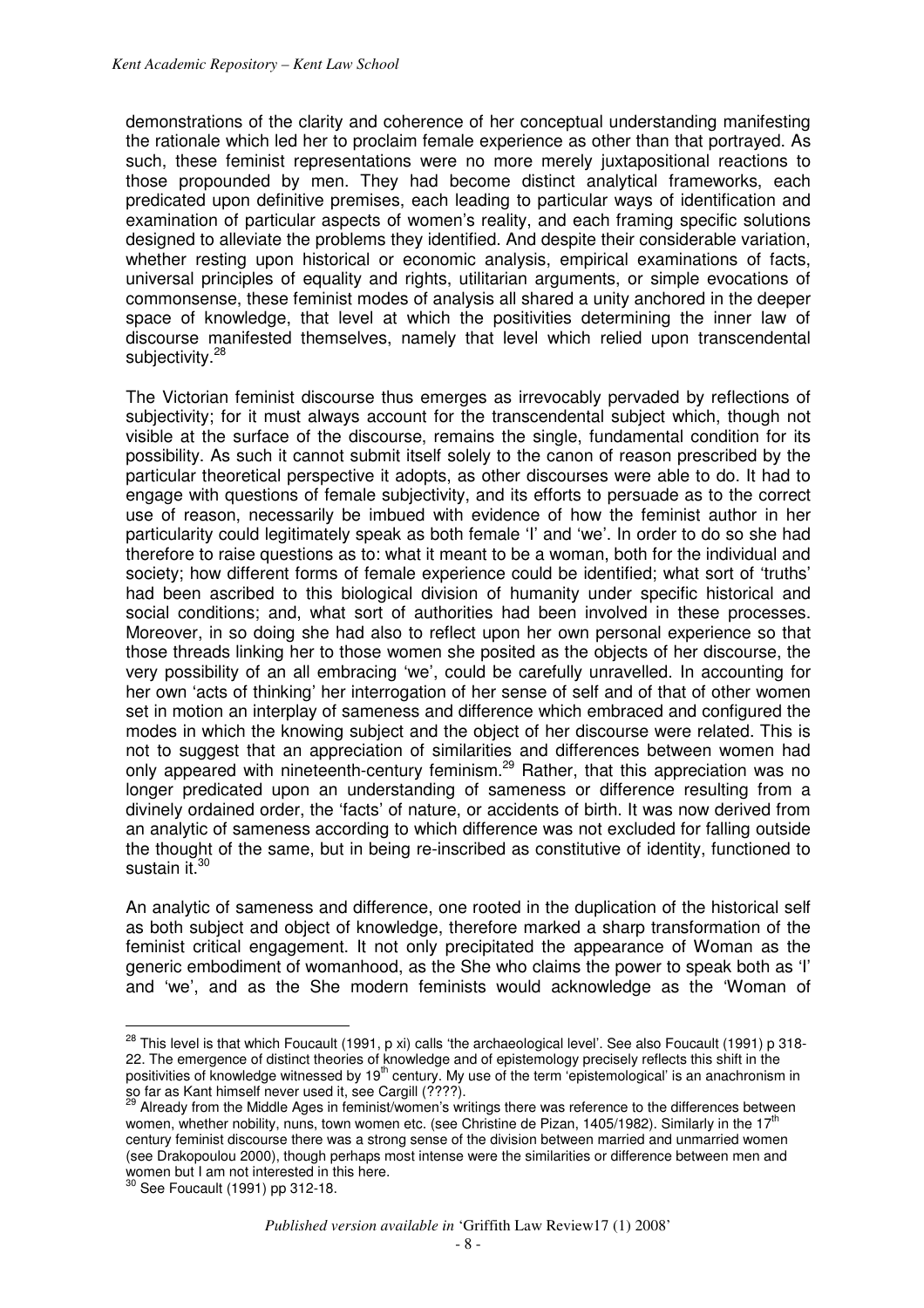Feminism', it also made possible a feminist politics of legal change. Her authoritative pronouncements about the plights and misfortunes, virtues and faults of women who constituted the objects of feminist discourse, pronouncements predicated upon a bond of sameness between Her and the empirical women whose truth She represented, sought to reveal what was erroneous, false or deceptive in alternative depictions of womanhood. In so doing they founded Her legitimacy to pass judgement over the authenticity of these depictions,<sup>31</sup> because the differences she distinguished between Her own identity and those women described by alien or hostile discourses, founded a conspicuous dissonance which provided a measure of what was real and what was fictitious. Areas in need of reform and criteria according to which specific problems could be resolved could then be simultaneously designated and projects for reform, including that of law, thereby made both thinkable and credible. Hereafter critique could no longer remain merely negative, it would be ever ready to offer blueprints as to how anything it acknowledged to be wrong, false or untrue could best be put to right; it would, in future, be essentially reconstructive.

#### **'Technologies' of the Female Self and the Victorian Feminist Politics of Legal Change**

|       | Desdemona: Am I that name lago?                   |
|-------|---------------------------------------------------|
| lago: | What name, fair lady?                             |
|       | Desdemona: Such as she says my lord did say I was |

William Shakespeare  $(1622)^{32}$ 

The emancipation of the woman…is now demanded. By the prophets of the future and the advanced minds of the present is the demand made.

Catherine Barmby (1843, p 1)

Interlaced with considerations of what a woman and her experience truly were, and pervaded by reflections about the mode by which these truths were produced, the Victorian feminist discourse was much more than a place inhabited by claims to valid knowledge about women, and where blueprints for reform were conceived. In grappling with the connections between authentic womanhood and the ways in which Her truths were rendered, it also formed the arena in which female subjectivity was constituted. This is not to suggest that it propagated specific theories of female subjectivity; theories seeking to account for the female self as a condition, source and object of feminist knowledge. Although this discourse might well have been the germinator of these theories, they would only become fully fledged within the future context of postmodernity. What could however be discerned in the surface layers of the discourse, amidst that imparted by the specific analytic frameworks it employed, were signs of concern as to the need to offer explanations as to how the female and feminist subject might render the knowledge she produced, thinkable. So that which the feminist discourse presented in the form of correlations between the truths it posited about women and the epistemological explanations it offered for these truths, opened discursive fields wherein prescriptions of women's singular and collective being could be developed. Here, in these conceptual spaces, knowledge about women and by women foretold, described, judged and shaped the female sense of self, whether as individuals or whether as citizens, workers, professionals, criminals, delinquents, wives, widows or unmarried daughters; and it was

 $31$  Previously men's depictions weres accepted – the difference was at the level of the implications of a particular state of things or at the level of cause. In the middle ages the depiction was not accepted but that was usually an ontological depiction – empirical was accepted

<sup>32</sup> *Othello* Act IV Scene II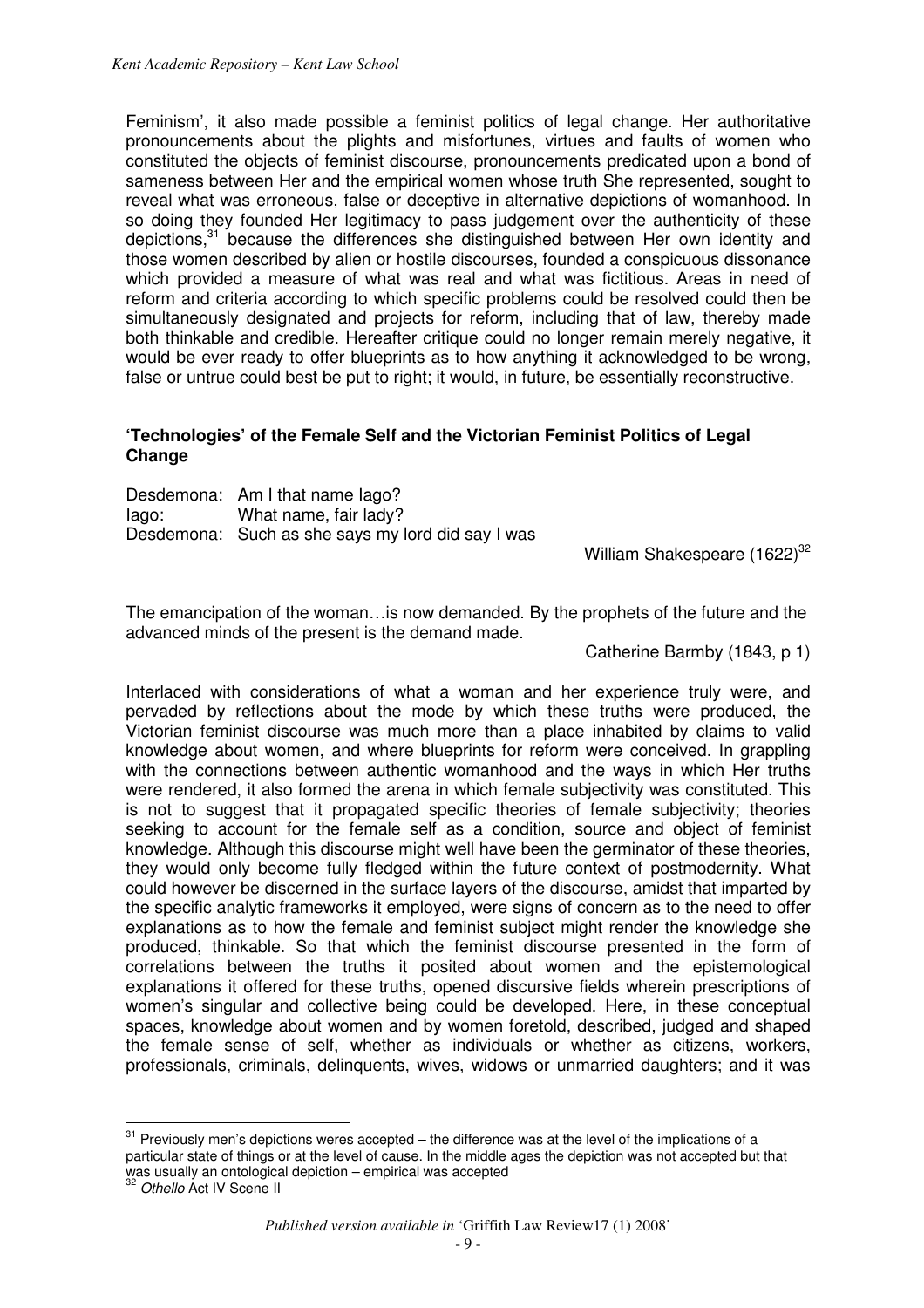here that processes of female subjectification took place.<sup>33</sup> The power that was thereby released was perhaps most evident in its manifestation as a politics of legal reform; for by interrogating the way in which womanhood was represented in existing legal norms and exposing their faults, the specific qualities, merits and characteristic features of the female self were analytically identified. And in offering propositions about how these norms ought to be changed visions of this self were prescribed which promised a more fulfilling and valuable life if the reforms demanded of law were implemented. The discourse thereby not only clearly set out the contours of a new female existence, but it also indicated the means by which this transformation was to be achieved.

Despite these important developments, within these nineteenth century feminist politics of change neither the principle of equality nor evocations of natural law rights loomed large, with the Victorian feminist discourse exhibiting nothing of similar standing to Olympe de Gouges's *Declaration of the Rights of Woman* (1791), the *Declaration of Sentiments and Resolutions* (1848) or Elizabeth Cady Stanton's *The Solitude of Self* (1892).<sup>34</sup> This is not to say that its arguments bore no reference to women's equality with men or to women's rights. However, such references, few in number, acknowledged neither an axiomatic value of equality, nor that inalienable human rights should be secured by the universal rational order of natural law. Indeed, rather than positing equality and rights as cornerstones of its reasoning and demands, this feminist discourse employed these concepts as evidential or polemic means in its efforts to counter opposing arguments.<sup>35</sup> In engaging with law feminist rationales instead appeared to follow two major strategies of analysis, two canons of reason determining how they would think of and voice their 'truths'; the one which can be termed historical, the other, positivistic.

In the first of these two modes of analysis the present of women's social being was painted in somewhat gloomy tones. She whom the feminist discourse scrutinized was deprived of civil and legal rights, and lived a life, whether at home, at work, or in the public arena, that was burdened by a double system of oppression, one exercised by society and by men. As such, Her existence was almost invariably described as suffering under the yoke of tyranny, slavery, or bondage.<sup>36</sup> And although descriptions of Her condition were thoroughly empirical, embedded as they were in female experience, whether it be of household, work-place, prison, brothel or slum, the analysis of Her predicament of degradation and misery was never delimitated within boundaries of immediate materiality. Never thought of beyond or without a history of Her own, and despite always being contextualised within the present time and its social, political, legal and cultural contingencies, the true reasons for Her state of being were identified as neither the evils of contemporary society nor rooted in the nature of Her relationship with men *per se*. Instead, the explanation was projected within a historical narrative, one which, as it unfolded, revealed the interconnections between Her own history and that of society's historical evolution. In so doing, the causes underlying the current state of things were seen to have been revealed, such that it was the historical truths describing the development of social structures, those facts of economy, politics, and family, which formed and informed the

 $\overline{a}$  $33$  For a discussion of the processes of subjectivation see Rose (1996).

<sup>&</sup>lt;sup>34</sup> The Declaration of Sentiments was made at Seneca Falls, USA, during the First Woman's Rights Convention, while Stanton's work is a classic exposition of the equality of the sexes. For discussion of the absence or limited reference to equality and rights in relation to demands for the reform of women's property rights Auchmuty (2006). For an opposite view about the significance of equality see Mitchell and Shanley (????).

 $35$  See for example Power Cobbe (1874/1987) pp 182-3 where in presenting the reasons why women should be enfranchised no reference in made to the natural equality of men and women. Similarly see Helen Taylor (1867/1987) pp 33-4 who, in describing women's lack of civil rights, clearly states the irrelevance of theories about the natural equality of the sexes. For the polemical use of the concept of equality see Becker  $(1874/1987)$ .

<sup>36</sup> See Marx and Aveling (1836/1955) pp 6-7; Barmby (1843/1995) pp 2-3, 8; Gair Wilkinson (1914/1973) pp.15-9.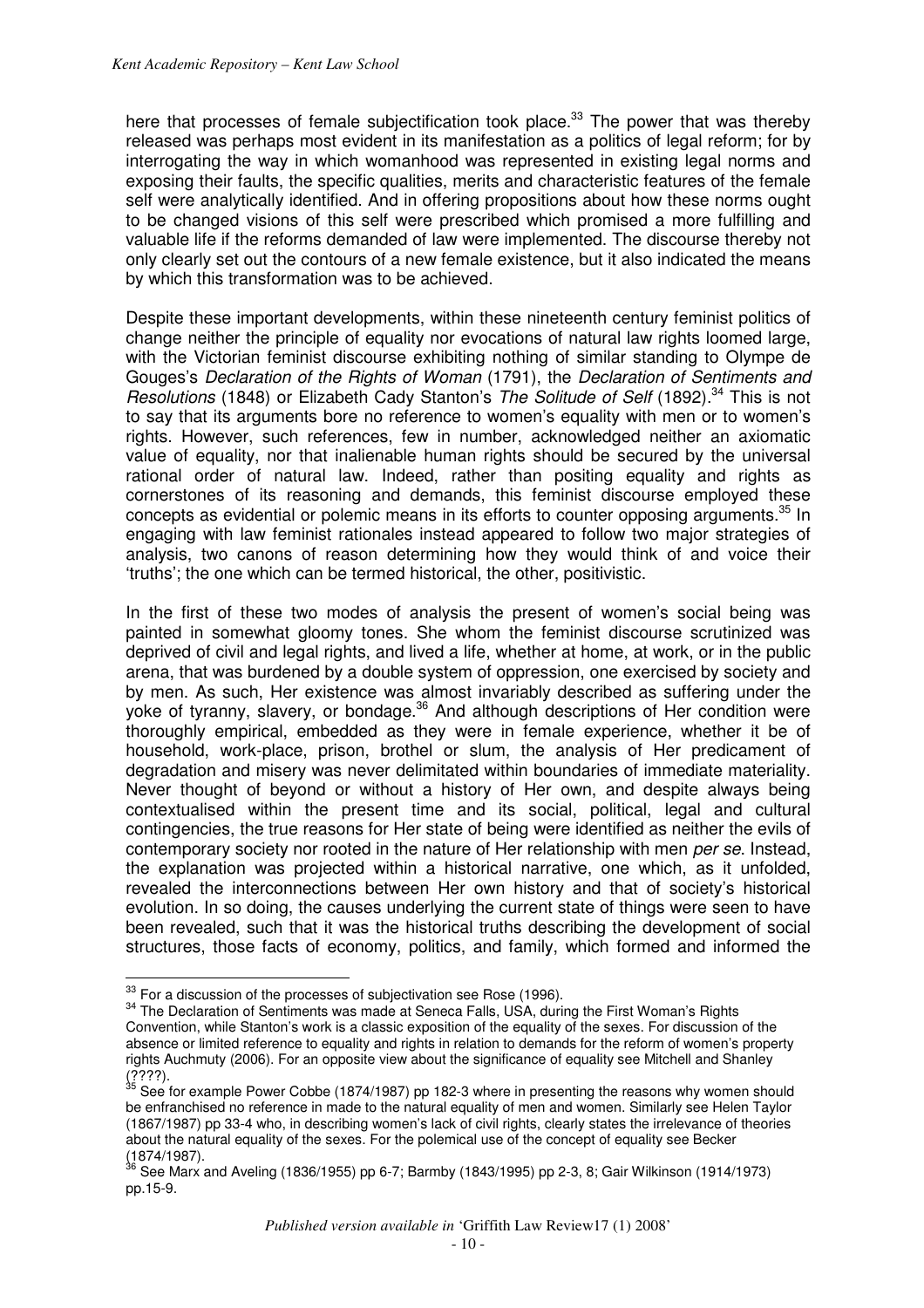empirical truths of Victorian womanhood, not only of its present but those of its future as well $37$ 

With the evolution of society being seen at each juncture as responsible for the birth of the stage to follow, the certainty of change from the present was considered inevitable and beyond question. And whether named as progress, civilization, philosophical history or historical materialism, this evolution, which the course of history elucidated and promised, and which would result from revolutionary action targeting complete structural change, the triumph of reason or from peaceful and incremental demands for the reform of law, could not leave the female condition untouched. So the evidence of the truth of Woman Herself, as indeed the knowledge claims articulating this truth, were both grounded upon the nexus of economic, social and political conditions, together with the telling of their history; a history which rested both upon memory of the past and the power to foretell the future. As a result, the true knowledge that the feminist discourse boasted was already anticipated in its use of the analytic framework it employed; for it was this very same framework's claim to truth that provided testimony as to the accuracy of the feminist discourse's representations of female experience.

This location of the truth of the object of the feminist discourse within the truth of the historical analysis shifted the focus away from the subject position of the discourse and privileged the empirical qualities of its object. By doing so it failed to address the nature of the subject of knowledge, namely the relationship of the transcendental to the empirical, and consequently it failed to provide an explanation founded upon the possibility of knowledge. Accordingly the subject position construed by the historical mode of analysis was left devoid of any of the qualities or individual characteristics of its occupier who could therefore equally well have been either male or female. However, although this mode of feminist analysis offered no prescriptions for the female and feminist subject, it did provide for the identity of its object. The Woman spotlighted by historical analysis could only be apprehended within the thought of the same, a sameness grounded upon women's shared fate materialised in common bonds of oppression and subordination that originated in the distant past, extended into the present, and whose removal was a promise of the future. As such She could not be attached to any specific name or face; indeed She could not be subjected to *any* individualising process. In encompassing all empirical forms ascribed to female experience She and the real women whose sameness She represented were posited as interchangeable objects of knowledge of the feminist discourse, so that in feeding each other's truth they were constituted with interminable cross-reference to one another.

The second mode of analysis, though sharing with the first a similar description of the contemporary station of womanhood, posited the truth of the knowledge claims it articulated, not in historical analysis but in the very object it scrutinised, namely the empirical parameters of female existence. This positivistic analytic framework privileged the facts of experience, yet nevertheless refrained from assuming any higher laws or axiomatic principles, with all its inquiry and search for truth being at the level of empirical reality where. It was therefore the principle of utility or happiness, defined not in respect to the individual but to society as a whole, which comprised the realistic and rational criterion for the value of things and human action.

In employing such an analytical framework, the Victorian feminist discourse explored all aspects of the every day lives of women, claiming that the truth it sought was to be found no where else save in this very object of its scrutiny. In restricting the veracity of the discourse to its object, this discourse not only submitted itself to the facts of the female

  $^{37}$  Ford (1907/1995) pp 8, 23-4; Gair Wilkinson (1914/1973) pp 18, 23-28; Marx and Aveling (1836/1955) pp 3-6.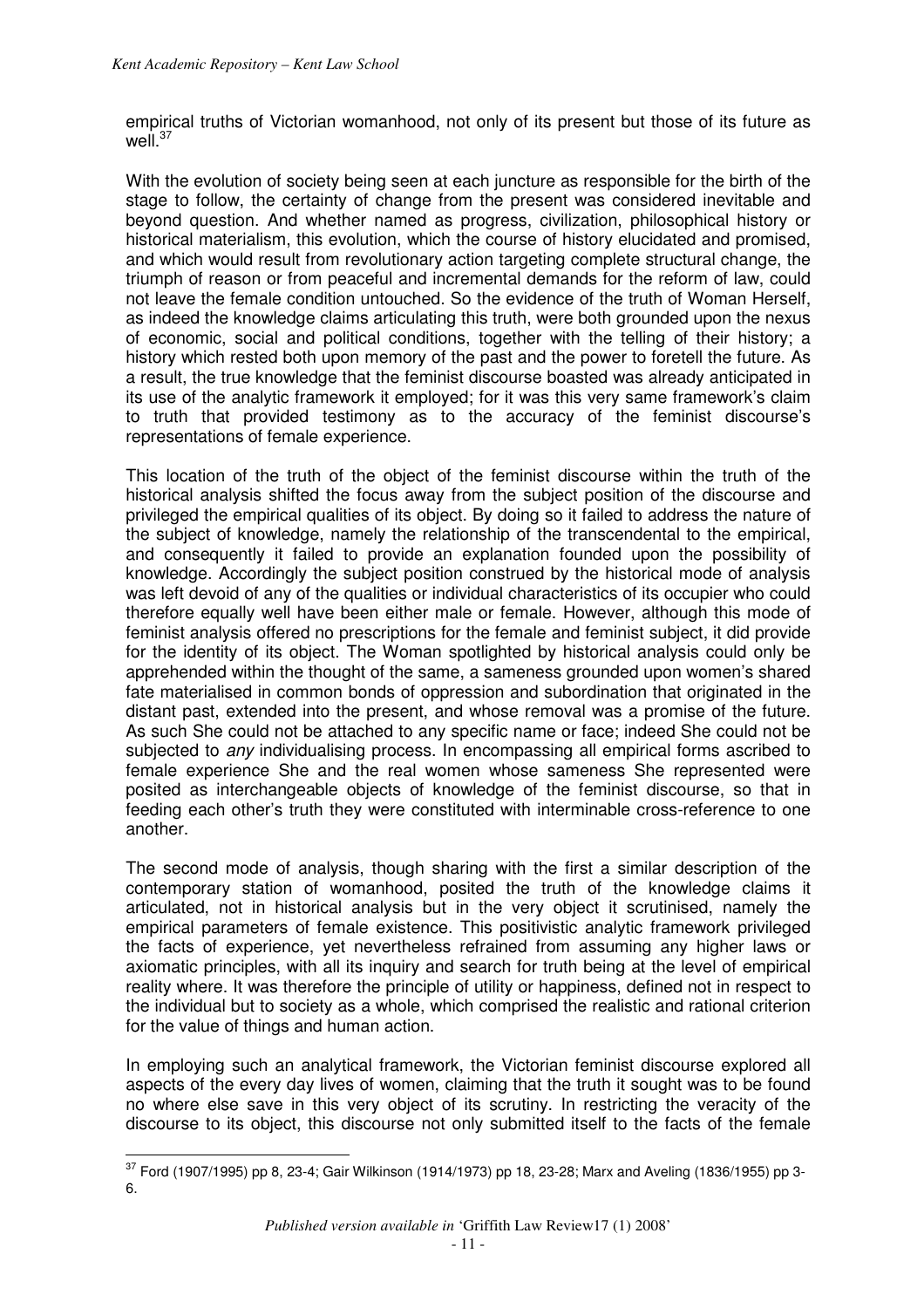condition, but, most importantly, hardly differentiated between them. So despite acknowledging the commonalities binging womanhood together, it allowed no space for those differences arising out of the disparate circumstances of life. Moreover, in grounding its knowledge claims and the inferences it drew from them upon factual observations which it evaluated according to their measure of utility, it necessarily implicated the subject position of the discourse in each of its accounts. This was not because it explicitly addressed the sex of the knowing subject, but rather, because this sex would inevitably leave its imprint upon the discovery, description and analysis of facts and their utilitarian value.

In the event the historical analysis was of relatively little significance in informing the Victorian feminist politics of legal change. The historical perspective was used to substantiate claims of reform, but the universalising and unifying claims it raised, coupled with its lack of attention to the specificity of the present, weakened its effectiveness when wielded in the context of feminist legal campaigns.<sup>38</sup> It was the positivistic one that was triumphant, with the feminist arguments developed within its framework, the result of, on the one hand an examination of existing legal norms and identification of those identified as bearing erroneous representations of womanhood, and on the other hand, propositions, based on their own truthful representations, as to how such faults in law might be remedied. And it was in their attempts to persuade as to the truth of their negative critique and the value of their reconstructive propositions that they came to set out clearly their thoughts about what they thought a woman, and hence themselves as women, was and ought to be. More specifically the Woman represented in their writings, was a responsible, rational individual, one able to govern both herself and her property together with her other personal affairs, and who, although perhaps not equal to men, was certainly to be thought of as being of equivalent value. It was She who demanded Her civil and legal rights, not only as a matter of fairness and justice by virtue of the qualities She shared with men, but also, and perhaps most importantly, as a matter of expedience because recognition of Her ability of self-governance was matched by the corollary that an ability to govern others could greatly benefit men and society in general.<sup>39</sup>

Such arguments of expediency were, in essence, arguments about the utility of women, a utility no longer limited within the boundaries of the household but now unfolding to embrace the whole of society, if not the whole of the British Empire. In thus articulating these arguments and describing the benefits women's involvement in the governance of others undertaken side by side with their male counterparts might bring, women invariably referred to facts derived from the distinct empirical reality of women, a reality different from that of the speaking subject; for these women suffered because of their poverty, moral depravity or their colour in belonging to those parts of 'lesser civilisation' across the Empire. $40$  Yet here the difference of these 'other' women posited as governable did not function to exclude them from the homogeneity upon which the representation of women as capable of being self-governed rested. Instead, it was re-inscribed as a difference of identity between distinct groups of women and used to emphasize rather than oppose or contradict the very sameness each of them shared.

The two analytic frameworks which the Victorian feminists most adopted, though in varying degrees, both shaped the Victorian politics of legal change and served to configure its future. For in their very process of reasoning, that which sustained what I have termed 'historical analysis' one can identify the modern debates which would come to flourish

<sup>&</sup>lt;sup>38</sup> It was primarily socialist women who used this framework. For a discussion of their involvement in legal reform campaigns see Hannam and Hunt (2002) pp 57-74 and 105-128.

<sup>&</sup>lt;sup>39</sup> See for example the Editorial of the English Woman's Journal, 1<sup>st</sup> of July (1864); Taylor (1867/1987); Fawcett (1871/1987).

 $^{40}$  See for example Becker (1872/1987); Cobbe (1874/1987); Bodichon (1869/1987); Fawcett (1884/1987).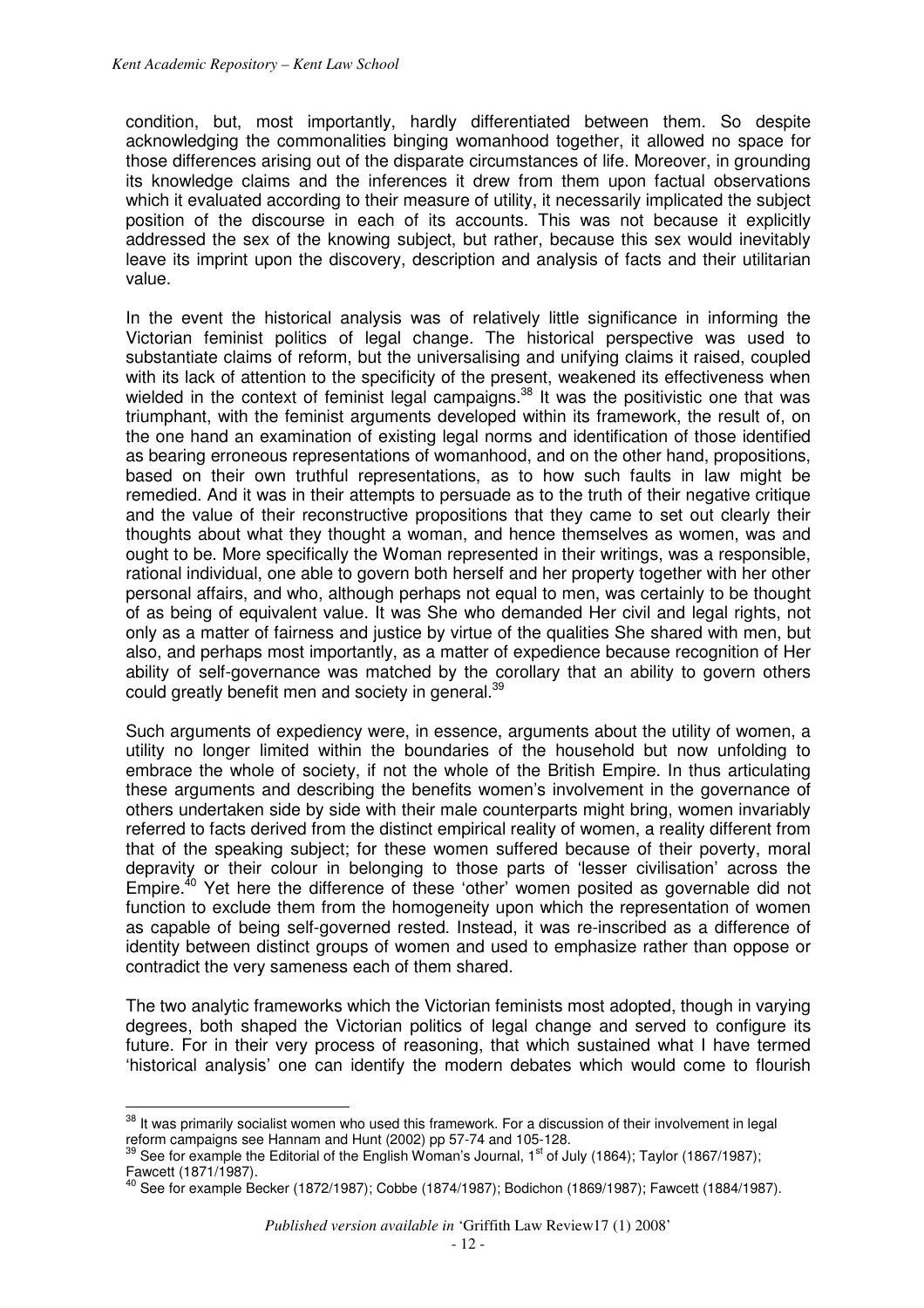during the feminist movement of the 1970's, debates about the revolutionary nature and character of a politics of legal reform, and whose echoes still resound within contemporary academic debates about the structural difficulties faced by the feminist politics of legal reform.<sup>41</sup> Similarly, the positivistic analysis rooted in this period still forms and informs the transformative politics of feminist legal scholarship, by providing the belief in the truth held by the facts of women's empirical reality. As we have seen, it was the conditions of the possibility of knowledge, defining the constraints of the Victorian feminist discourse, that bore so heavily upon this inheritance.

#### **References**

Rosemary Auchmuty (2006) *Law, Equality and Masculinity: Lessons from the British History*, paper presented at the Onati workshop on Equality, July 2006.

Catherine Barmby (1843/1995) "New Tracts for the Times: The Demand for the Emancipation of Woman, Politically and Socially" in M Mulvey Roberts and T Mizuta (eds) *The Reformers Socialist Feminism*, Routledge.

Chris, Beasley (1999) *What is Feminism?* Sage Publications.

Lydia Becker (1874/1987) "Liberty, Equality, Fraternity" in J. Lewis (ed.) *Before the vote was won: arguments for and against women's suffrage,* Routledge, pp. 223-240

Lydia Becker (1872/1987) "The Political Disabilities of women" J. Lewis (ed.) *Before the vote was won: arguments for and against women's suffrage,* Routledge, pp. 118-140.

Lydia Becker (1879/1987) The rights and duties of women in local government" in J. Lewis (ed.) *Before the vote was won: arguments for and against women's suffrage,* Routledge, pp. 347-353.

Barbara Leigh Smith Bodichon (1869/1987) "Reasons for and against the enfranchisement of women" in J. Lewis (ed.) *Before the vote was won: arguments for and against women's suffrage* Routledge, pp.38-46.

Rosi Braidotti (1991) *Patterns of Dissonance*, Polity Press.

Wendy Brown and Janet Halley (2002) *Left Legalism/Left Critique*, Duke University Press.

Josephine Butler (1869) "Introduction" in J Butler (ed.) *Woman's Work and Woman's Culture*, Macmillan and Co.

Edward Bulwer-Lytton (1833/2004) *England and the English*, Kessinger Publishing.

Thomas Carlyle (1829/1967) "Signs of the Times" in G Levine (ed.) *The Emergence of Victorian Consciousness*, The Free Press.

Frances P Cobbe (1869) "The Final Cause of Woman" in J Butler (ed.) *Woman's Work and Woman's Culture*, Macmillan and Co.

Frances Power Cobbe (1874/1987) "Why women desire the franchise" in J. Lewis (ed.) *Before the vote was won: arguments for and against women's suffrage* (London: Routledge), pp.179-183.

 $\overline{a}$ <sup>41</sup> See Harding (1976) and Hunter (2005).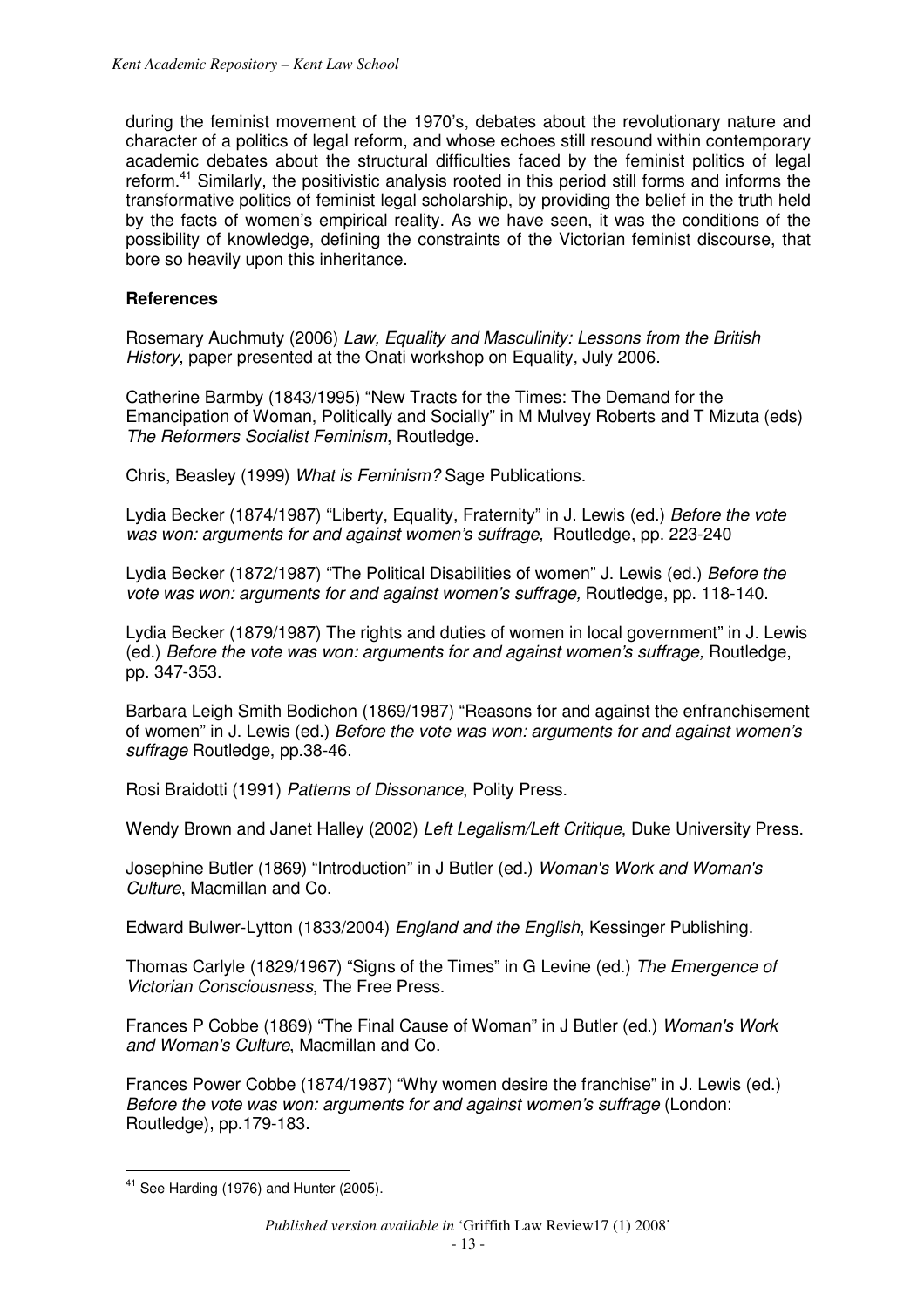Frances Power Cobbe (1876/1987) "Speech at the women's suffrage meeting, St. George's Hall" in J. Lewis (ed.) *Before the vote was won: arguments for and against women's suffrage,* Routledge, pp.264-268.

Frederick Copleston (1977) *A History of Philosophy: Bentham to Russell*, vol. VIII, Search Press.

Joanne Conaghan and Anne Bottomley (1993) Feminist Theory and Legal Strategy. *Journal of Law and Society Special Issue*.

Sandra den Otten (1996) *British Idealism and Social Explanation*, Clarendon Press.

Christine de Pizan (1405/1982) *The Book of the City of Ladies,* Penguin.

Maria Drakopoulou (2000) "Women's Resolutions of Lawes Reconsidered: *epistemic* shifts and the emergence of the feminist legal discourse" *Law and Critique* 11: 47-71.

Maria Drakopoulou (2007) "Feminism and the Siren Call of Law" *Law and Critique*.

Editorial (1864/1987) "The Enfranchisement of Women" *The English Woman's Journal* 1 July in Jane Lewis (ed.) *Before the vote was won: arguments for and against women's suffrage* Routledge, pp. 13-20.

Millicent Garett Fawcett (1871/1987) "Electoral Disabilities of women" in Jane Lewis (ed.) *Before the vote was won: arguments for and against women's suffrage* Routledge, pp. 100-117.

Millicent Garett Fawcett (1884/1987) "Women's suffrage and the franchise Bill 14 January 1884" in Jane Lewis (ed.) *Before the vote was won: arguments for and against women's suffrage* Routledge, pp. 391-395.

Isabella Ford (1907/1995) "Women and Socialism" in M Mulvey Roberts and T Mizuta (eds) *The Reformers Socialist Feminism*, Routledge.

Michel Foucault (1991) *The Order of Things*, Routledge.

Lilly Gair Wilkinson (1914/1973) "Woman's Freedom" in *Women in Rebellion – 1900*, Square on Publications.

S. Gnew (1990) "Feminist Knowledge: critique and construct" in S Gnew (ed.) *Feminist Knowledge,* Routledge.

Selwyn A Grave (1960) *The Scottish Philosophy of Common Sense*, Oxford University Press.

Elizabeth Gross (1986) "What is Feminist Theory?" in C Pateman and E Gross (eds.) *Feminist Challenges to Social and Political Theory*, Allen & Unwin.

June Hannam and Karen Hunt (2002) *Socialist Women Britain 1880's to 1920's* (London: Routledge).

Sarah Harding (1976) "Feminism: Reform or Revolution?" In C. Gould and M. Wartofsky (eds.) *Women and Philosophy* Capricorn Books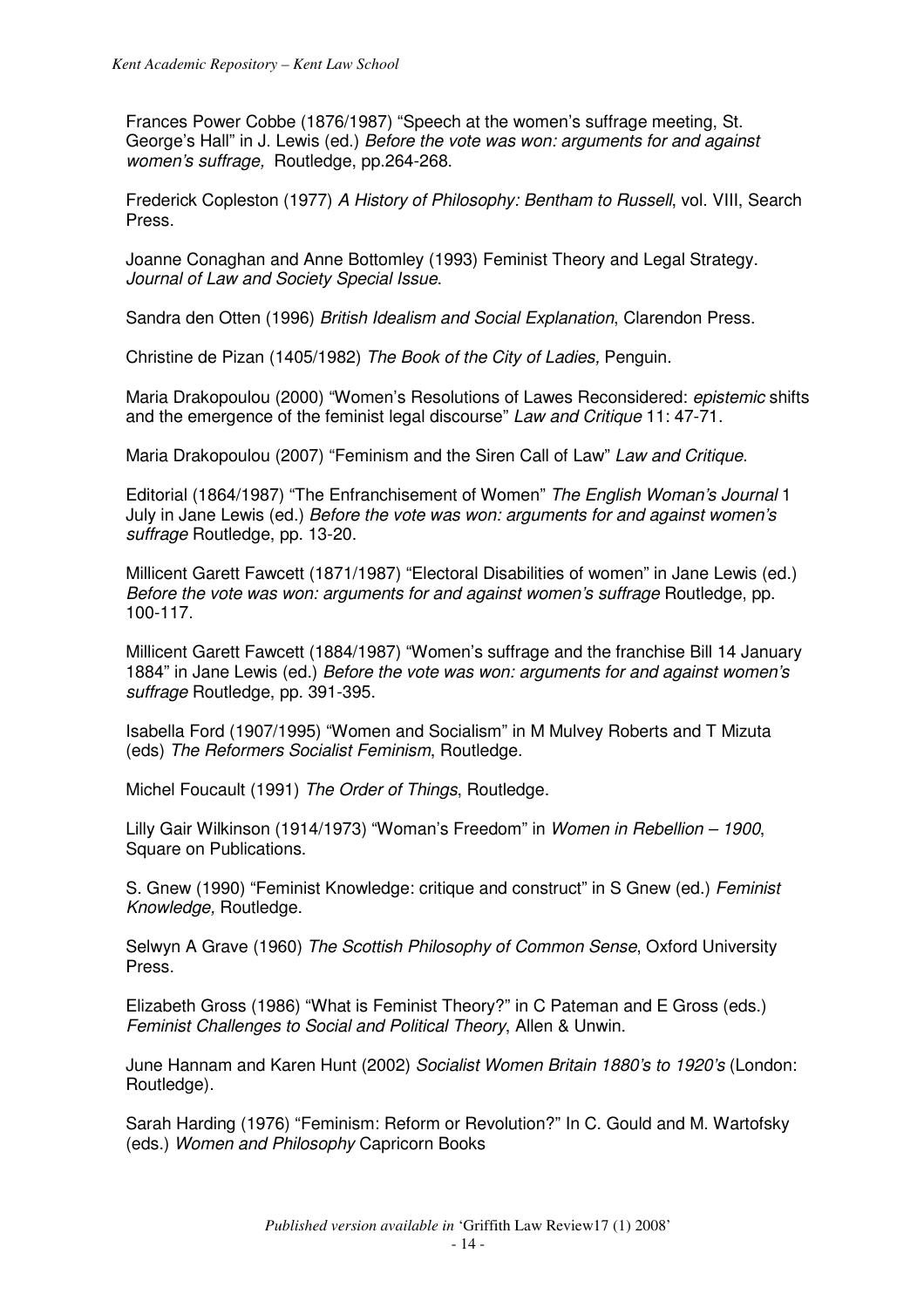Walter E Houghton (1957) *The Victorian Frame of Mind: 1830-1870,* Yale University Press.

Rosemary Hunter (2002) "The Mirage of Justice: Women and the Shrinking State" *Australian Feminist Law Journal* vol. 16, 53-74

Rosemary Hunter (2005) *Women's Experience in Court: The Implementation of Feminist Law Reforms in Civil Proceedings Concerning Domestic Violence*, JSD dissertation, Stanford University,

Immanuel Kant (1781/1993) *Critique of Pure* Reason, N Kemp Smith (trans.), Macmillan.

Immanuel Kant (1783/2002) "Prolegomena to any future metaphysics that will be able to come forward as science" in H Allison *et.al.* (eds.) *Immanuel Kant Theoretical Philosophy after 1781*, Cambridge University Press.

Immanuel Kant (1784/1991) "An Answer to the Question: 'What is Enlightenment?" in H Reiss (ed.) *Kant Political Writings*, Cambridge University Press.

Immanuel Kant (1786/1991) "What is Orientation in Thinking?" in H Reiss (ed.) *Kant Political Writings*, Cambridge University Press.

Gillian Rose (1984) *The Dialectics of Nihilism*, Basil Blackwell.

Nicolas Rose (1996) *Authority and Genealogy of Subjectivity,* Blackwell.

Smart (1989) *Feminism and the Power of Law,* Routledge.

Eleanor Marx and Edward Aveling (1836/1995) "The Woman Question" in Marie Mulvey Roberts and Tamae Mizuta (eds) *The Reformers Socialist Feminism* Londonn: Routledge

John Stuart Mill (1831/1986) *The Spirit of the Age* in Collected Works of John Stuart Mill XXII, University of Toronto Press.

Harriet Taylor (1851/1983) *The Enfranchisement of Women*, Virago.

Helen Taylor (1867/1987) "The claim of Englishwomen to the suffrage constitutionally considered" in Jane Lewis (ed.) *Before the vote was won: arguments for and against women's suffrage* (London: Routledge), pp. 21-37.

Yolton, J.W. (1975) 'Ideas and Knowledge in Seventeenth - Century Philosophy' *Journal of the History of the Philosophy* 13/2..

Yolton, J.W. (1984) *Perceptual Acquaintance from Descartes to Reid*, Basil Blackwell.

W. H. Walsh (1981) "Kant's Critique of Pure Reason: Commentators in English 1875- 1945" *Journal of the History of Ideas* 42/4.

Mathilde Wibaut (1890/1973) "Working Women and the Suffrage" in *Women in Rebellion –*  1900. Square on Publications.

Virginia Woolf (1938/1963) *Three Guineas*, Harvest Books.